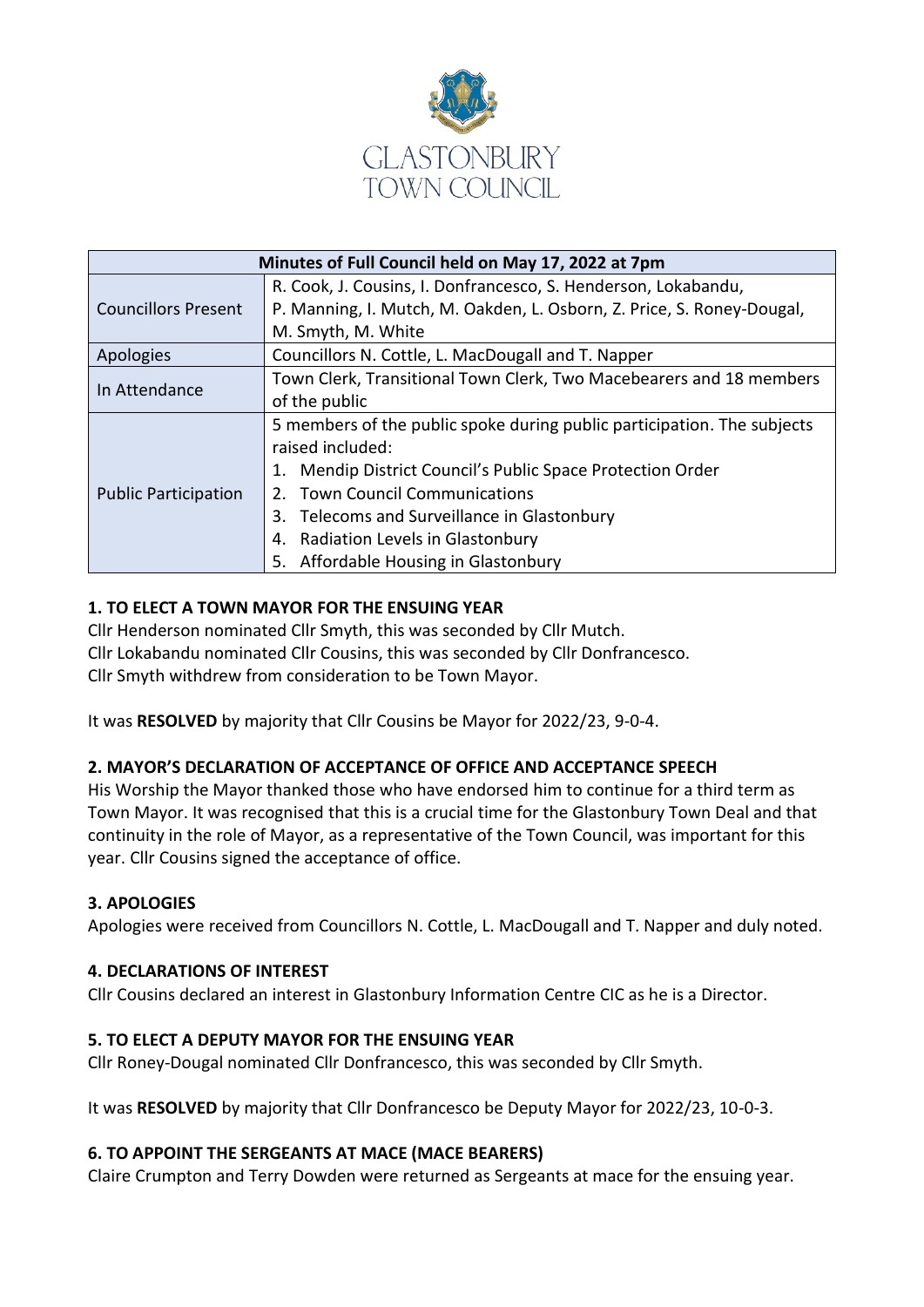# **7. APPOINTMENT OF THE MAYOR'S CHAPLAIN**

Reverend David McGeoch was returned as the Mayor's Chaplain for 2022/23.

## **8. TO APPOINT MEMBERS TO STANDING COMMITTEES AND ADVISORY COMMITTEES FOR THE ENSUING YEAR**

| Finance and General Purposes Committee                 | Cllrs Cousins, Donfrancesco, Henderson,<br>Lokabandu, Osborn, Oakden, Cook, Manning,<br>White, Roney-Dougal, Price, Smyth, Mutch,<br>MacDougal*, Napper* and Cottle* |
|--------------------------------------------------------|----------------------------------------------------------------------------------------------------------------------------------------------------------------------|
| <b>Property and Assets Committee</b>                   | Cllrs Cousins, Donfrancesco, Henderson,<br>Lokabandu, Osborn, Oakden, Cook, Manning,<br>White, Roney-Dougal, Price, Smyth, Mutch,<br>MacDougal*, Napper* and Cottle* |
| <b>Planning Committee</b>                              | Cllrs Cousins, Donfrancesco, Henderson,<br>Lokabandu, Cook, Manning, Roney-Dougal,<br>White, Price, Smyth, Mutch and MacDougall                                      |
| <b>Staffing Committee</b>                              | Cllrs Cousins, Donfrancesco, Henderson,<br>Oakden and Smyth                                                                                                          |
| <b>Youth Provision Committee</b>                       | Cllrs Cousins, Donfrancesco, Henderson,<br>Lokabandu, White, Price and Smyth                                                                                         |
| Glastonbury in Bloom Advisory Committee                | Cllrs Cousins, Donfrancesco, Oakden, White,<br>Smyth, Mutch, MacDougall and Cottle                                                                                   |
| <b>Frost Fayre Advisory Committee</b>                  | Cllrs Cousins, Donfrancesco, Henderson,<br>Oakden, Roney-Dougal, White, Price, Smyth<br>and Mutch                                                                    |
| Climate and Ecological Emergency Advisory<br>Committee | Cllrs Cousins, Donfrancesco, Osborn, White,<br>Price, Smyth, Lokabandu, Mutch and Roney-<br>Dougal                                                                   |
| Neighbourhood Plan Advisory Committee                  | Cllrs Cousins, Donfrancesco, Cook, Manning,<br>Roney-Dougal, White, Smyth, Mutch,<br>Lokabandu and MacDougall*                                                       |

It was **AGREED** unanimously for members as listed above to serve on committees.

\* Councillors indicated their wish to sit on these committees after the meeting.

## **9. TO APPOINT REPRESENTATIVES TO OUTSIDE BODIES**

| <b>Austin Memorial Homes</b>                 |  | Cllrs Price, Henderson, Smyth and White  |
|----------------------------------------------|--|------------------------------------------|
| <b>Glastonbury Tribunal (Tourist</b>         |  | <b>Cllrs Cousins</b>                     |
| Information)                                 |  |                                          |
| <b>Glastonbury and Sharpham Burial Board</b> |  | Cllrs Manning, White, Lokabandu, Osborn, |
|                                              |  | Cook, Donfrancesco and Cousins           |
| Citizens Advice Bureau                       |  | Cllrs Osborn, Price and Donfrancesco     |
| Somerset Association of Local Councils       |  |                                          |
| and the National Association of Local        |  | <b>Cllrs Smyth and Cousins</b>           |
| Councils                                     |  |                                          |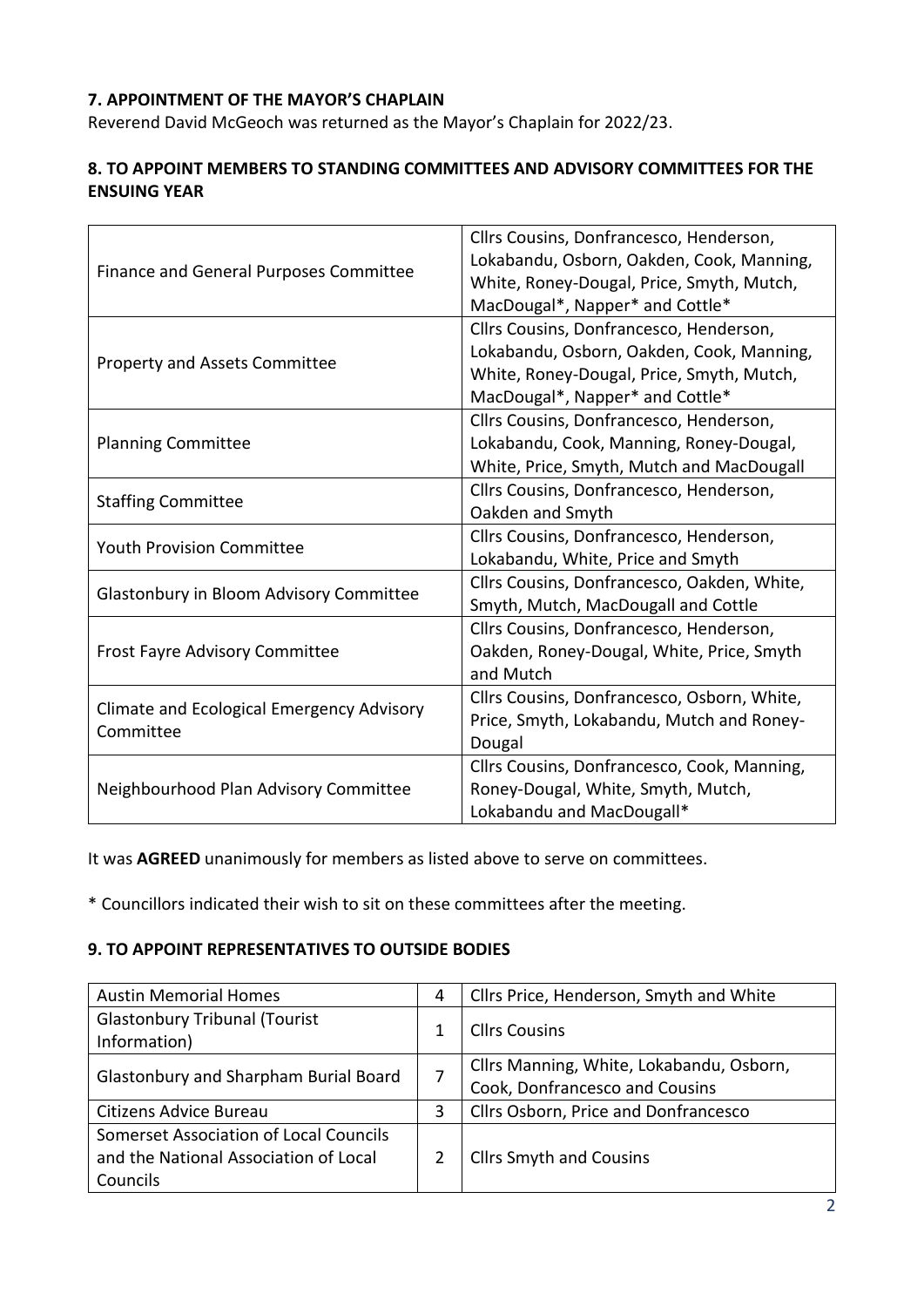| St. Edmunds Community Hall                        |  | St Edmunds Ward Members: Cllrs Cottle,<br>Cousins, Lokabandu and Roney-Dougal |
|---------------------------------------------------|--|-------------------------------------------------------------------------------|
| <b>Glastonbury Community Development</b><br>Trust |  | <b>Cllrs MacDougall and Manning</b>                                           |
| Mendip Health and Wellbeing Panel                 |  | Cllr Oakden                                                                   |
| <b>Glastonbury Carnival Committee</b>             |  | <b>Cllr Napper</b>                                                            |
| <b>Harvest Show</b>                               |  | <b>Cllrs Cook and Donfrancesco</b>                                            |
| <b>Strode College Theatre Board</b>               |  | <b>Cllr Henderson</b>                                                         |
| <b>Mendip One Team</b>                            |  | <b>Cllr Henderson</b>                                                         |
| <b>Local Community Networks</b>                   |  | <b>Cllr Cottle</b>                                                            |
| <b>Glastonbury Information Centre</b>             |  | <b>Cllrs Cousins and Oakden</b>                                               |
| <b>Mendip CCTV</b>                                |  | <b>Cllr Manning</b>                                                           |
| <b>Glastonbury People's Trust</b>                 |  | <b>Cllr Cousins</b>                                                           |
| Fairtrade                                         |  | <b>Cllrs MacDougall and Donfrancesco</b>                                      |
| <b>Rights of Way</b>                              |  | <b>Cllrs Smyth and Mutch</b>                                                  |
| Highways                                          |  | Cllr Cottle                                                                   |
| Police Liaison                                    |  | Cllrs White, Manning, Osborn and Cook                                         |
|                                                   |  | This position is to be filled at the June Meeting                             |
| <b>Town Deal Board</b>                            |  | after an induction for Councillors to the Town                                |
|                                                   |  | Deal                                                                          |

It was **AGREED** unanimously that the above appointments be made to outside bodies.

#### **10. TO APPROVE THE CALENDAR OF MEETINGS FOR THE ENSUING YEAR**

- i. Full Council
- ii. Planning Committee
- iii. Finance and General Purposes Committee
- iv. Annual Town Meeting

Other committees call their meetings based on the business to be transacted.

## **11. TO APPOINT SIGNATORIES TO THE TOWN COUNCIL BANK ACCOUNTS**

**HSBC**: Cllrs Cousins and White. The Town Clerk and Responsible Finance Officer **Nationwide**: Cllrs Cousins and White. Town Clerk and Responsible Finance Officer

It was **AGREED** that the above persons be signatories on the Town Council Accounts

#### **12. TO RECEIVE AND CONSIDER THE MINUTES OF THE MEETING ON APRIL 12, 2022**

The minutes of the above meeting were considered a correct record of the meeting and duly signed by the Mayor.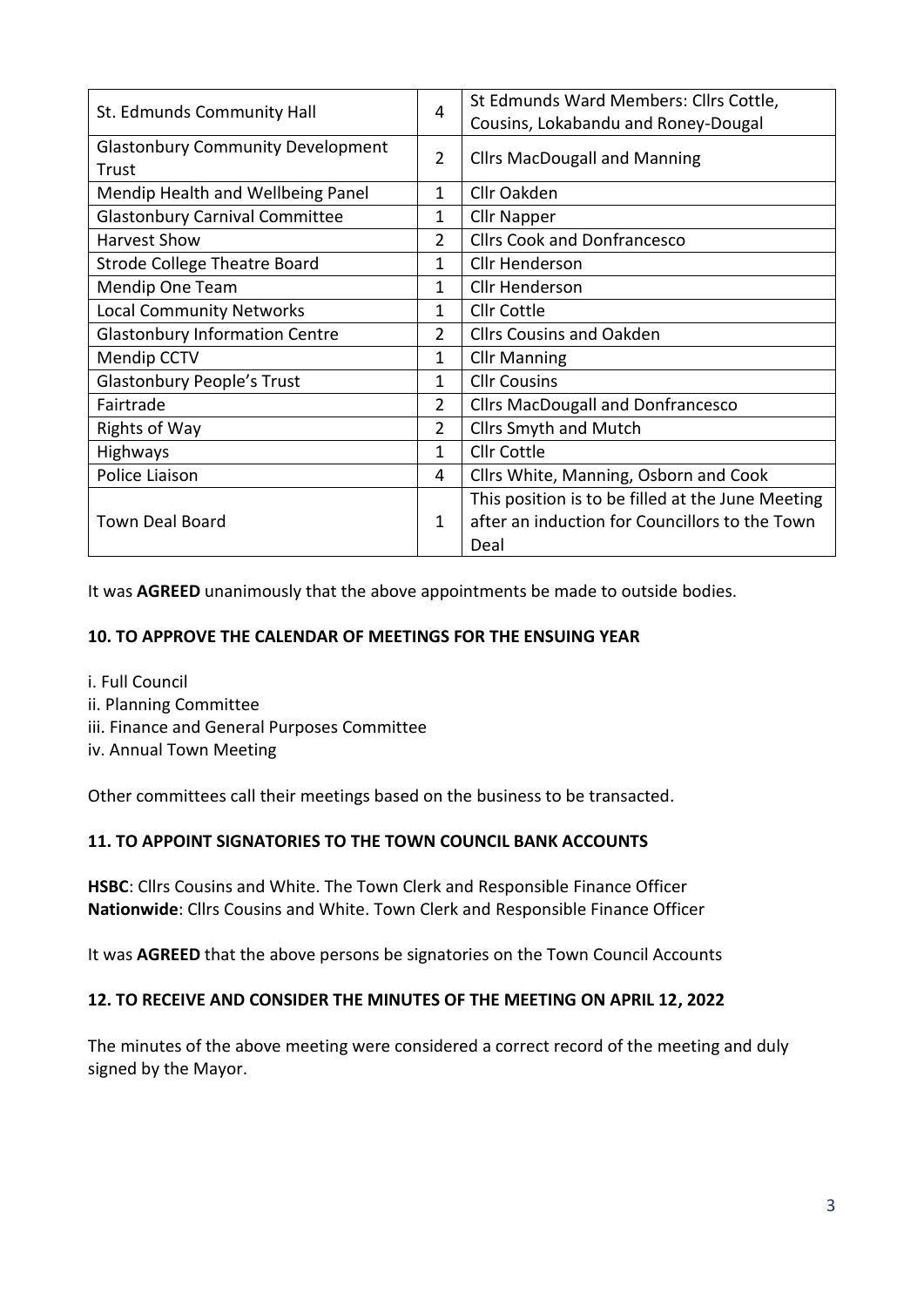## **13. TO RECEIVE THE RESOLUTIONS OF THE FOLLOWING MEETINGS:**

## **i. Planning Committee held on April 19, 2022**

- (a) 2022/0062/HSE Creation of Driveway Gorsedd, Coursing Batch, Glastonbury, BA6 8BH Recommended REFUSAL of this application on the grounds of the development may cause traffic problems such as access & safety problems accessing the road. **Recommended that this application is referred to the Highways Authority.**
- **(b)** 2022/0473/HSE Erection of single storey rear extension to replace existing conservatory 11 Manor House Road, Glastonbury, BA6 9DE **Recommend APPROVAL of this application.**
- (c) 2022/0588/HSE Erection of extension & internal alterations 1 Bilbury Lane, Glastonbury, BA6 8LX – **Recommend APPROVAL of this application**.
- (d) 2022/0607/HSE Erection of a single storey & 2 storey extensions Clairmont Villa, Leg of Mutton Road, Glastonbury, BA6 8HJ –**Recommend APPROVAL of this application**.
- (e) 2022/0661/FUL Use of land as allotments with access and vehicle parking Land at Common Moor Drove, Glastonbury – Glastonbury Town Council – Full Application.

# **(The Planning Committee did not discuss this application due to the Applicant being Glastonbury Town Council).**

# **ii. Queen's Platinum Jubilee Advisory Committee held on April 27, 2022**

The Queen's Platinum Jubilee Advisory Committee finalised details of the celebrations up to June 5 2022. These events include:

- May 19: Celebrating St Dunstan's Day with a screening of 'A Queen is Crowned' at 1pm in the Town Hall and a reflection by Paul Weston on the St. Dunstan and the Glastonbury 'Jubilee dynamic' in the Town Hall at 7pm.
- June 2: Tor Beacon Lighting (9:30pm) *this event is being covered by the BBC and other news outlets*
- June 3: Community Procession (2pm) and Entertainment in the Abbey Grounds from (3pm)
- June 5: Church Service (11am) & Big Jubilee Lunch (12:30pm)

## **iii. Neighbourhood Plan Advisory Committee held on April 26 2022**

The Neighbourhood Plan Advisory Committee met to identify areas of Local Green Space for which there is potential to protect in the Neighbourhood Plan. These parcels of green space are being appraised against the National Planning Policy Framework guidance on this topic and will be discussed at the next meeting on **June 7 at 7:30pm**.

## **iv. Climate and Ecological Emergency Advisory Committee held on April 28, 2022**

The Climate Emergency Advisory Committee met to reflect on their year and identify their priorities for this Council year. **The next meeting is to be agreed**.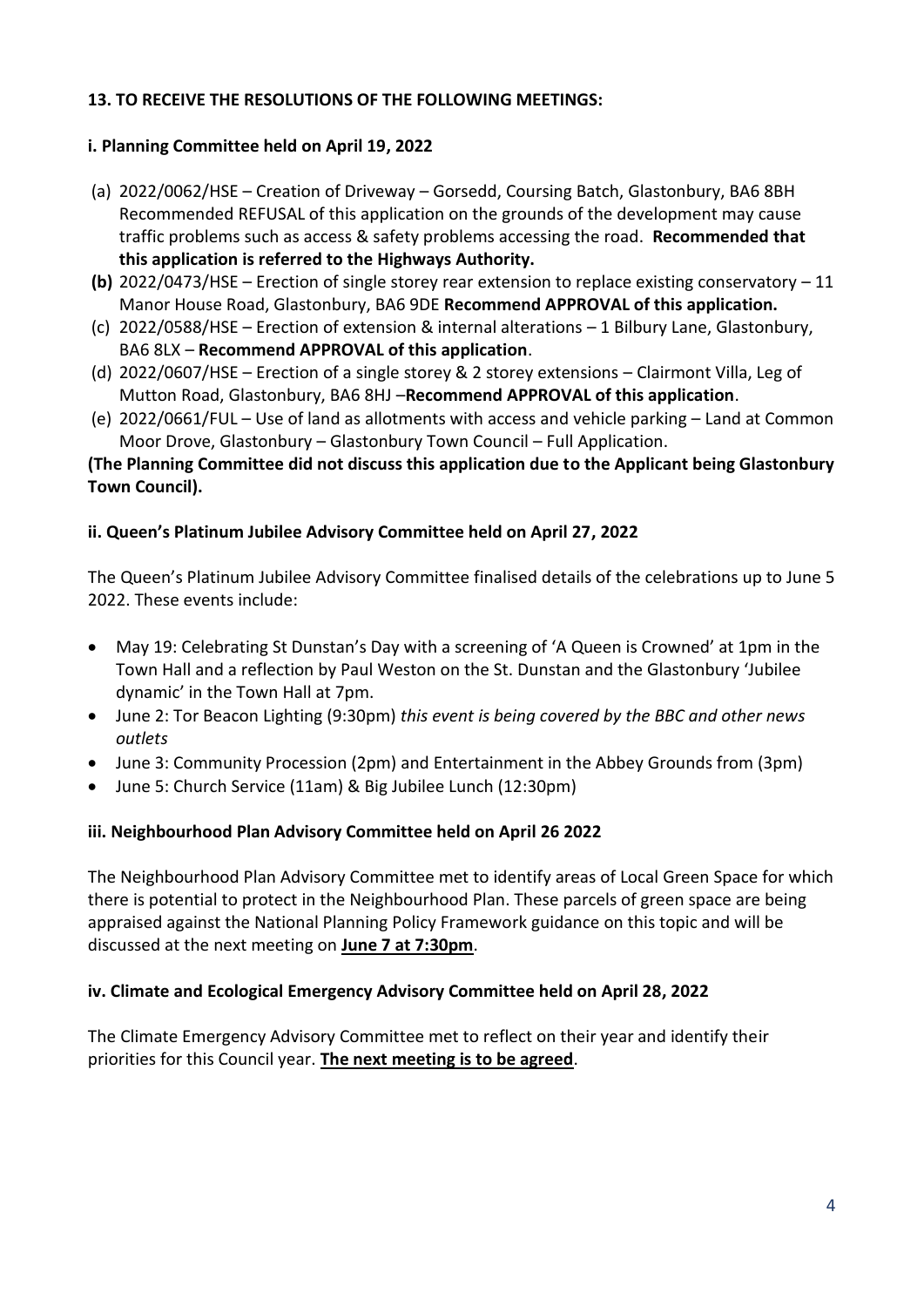## **14. ASSETS OF COMMUNITY VALUE**

The Town Council considered applying for Abbey Moor Stadium to become listed as an 'Asset of Community Value' with Mendip District Council so that in the event of the sale of the land, the community had first refusal.

It was **RESOLVED** unanimously for the Town Council to apply for Abbey Moor Stadium to be listed as an Asset of Community Value.

# **15. TO CONSIDER PLANNING APPLICATION 2022/0765/TCA**

Councillors considered the application to: fell four Ash trees, remove a leaning stem of a Bay tree, to prune a Yew by 2m, and to remove lower limbs of a Yew tree by 1.5m in the conservation area.

It was **RESOLVED** unanimously to refer this application to the Mendip District Council Tree officer.

# **16. COUNTY COUNCILLOR REPORTS**

Apologies were received from County Councillor Cottle and County Councillor Hart was absent from the meeting.

## **17. DISTRICT COUNCILLOR REPORTS**

Apologies were received from Cllrs Cottle and MacDougall. Cllrs Cousins and Henderson had nothing to report so soon after the election.

## **18. TO CONSIDER THE SCHEDULE OF PAYMENTS**

The schedule of payments was presented and there was a query from Cllr Smyth regarding the payment for reroofing of the Town Hall and what it entailed. The Clerk explained that the payments for scaffolding and roofing to repair the leaking roof of the Main Hall and improve the cover of insulation.

## **19. APPOINTMENT OF THE INTERNAL AND EXTERNAL AUDITOR FOR 2022/23**

"Pro-Business" based in Wells was recommended to Councillors to be reappointed as the Council's internal auditor. The external auditor is appointed nationally and is currently PKF Littlejohn.

It was **AGREED** to appoint the above auditors for the next year.

## **20. TO REVIEW COUNCIL POLICIES AND POWERS**

Councillors reviewed the requirements of the General Power of Competence from the Localism Act 2011.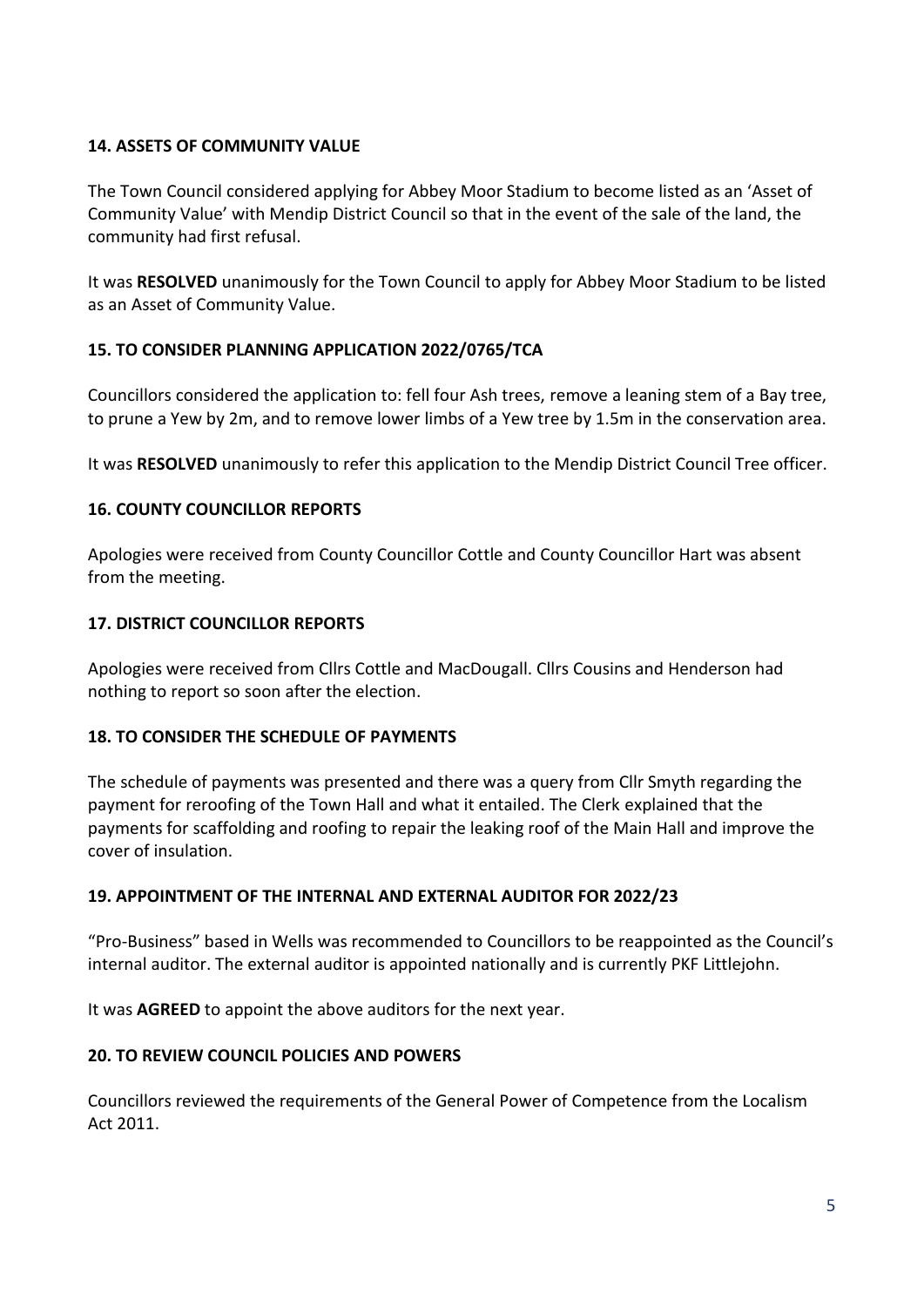It was **AGREED** that Glastonbury Town Council meets the requirements to hold the General Power of Competence for 2022/23.

- Code of Conduct for Councillors
- General Data Protection Regulation (GDPR)
- Financial Regulations
- Code of Conduct for handling complaints
- Standing Orders
- Community Engagement Policy
- Equal Opportunities Policy
- Health and Safety Policy
- Social Media Policy
- Asset register
- Glastonbury Charter for the Environment

It was **AGREED** that the Town Council adopt the above documents for 2022/23.

On the subject of the Council's Social Media presence and policy, it was proposed by Cllr Smyth to remove the Ward Facebook Groups and Seconded by Cllr Henderson. It was **RESOLVED** by majority to remove these groups 10-0-3.

The Transitional Town Clerk confirmed to members that the Town Council has a presence on Facebook via a page, Twitter, Instagram and LinkedIn.

## **21. COMMUNICATIONS AND ANNOUNCEMENTS**

One communication had been received for the Mayor and Deputy Mayor from Reverend Tobie Osmond, Minister of Taunton and Cllr Susan Lees, Mayor of Taunton, inviting them to a church service. The Mayor and Deputy Mayor thanked the invitees but are otherwise engaged at activities in Glastonbury.

Cllr Cousins formally congratulated all Councillors on their election victories and remarked that the broad skill base will help the Town Council work for the betterment of the Town.

## **22. CORRESPONDENCE**

The Clerk encouraged Councillors to express their interest in training provided by Somerset Association of Local Councils through the Clerks Office.

## **23. SUMMARY OF ACTIONS**

The Transitional Town Clerk took a number of actions from the meeting including: replying in writing to members of public regards their questions raised in public session, writing to outside bodies suggested by Cllrs who may wish to have a Town Council representative, to liaise with Mendip District Council about any requirement to replace felled trees and to review the Town Council's Social Media policy.